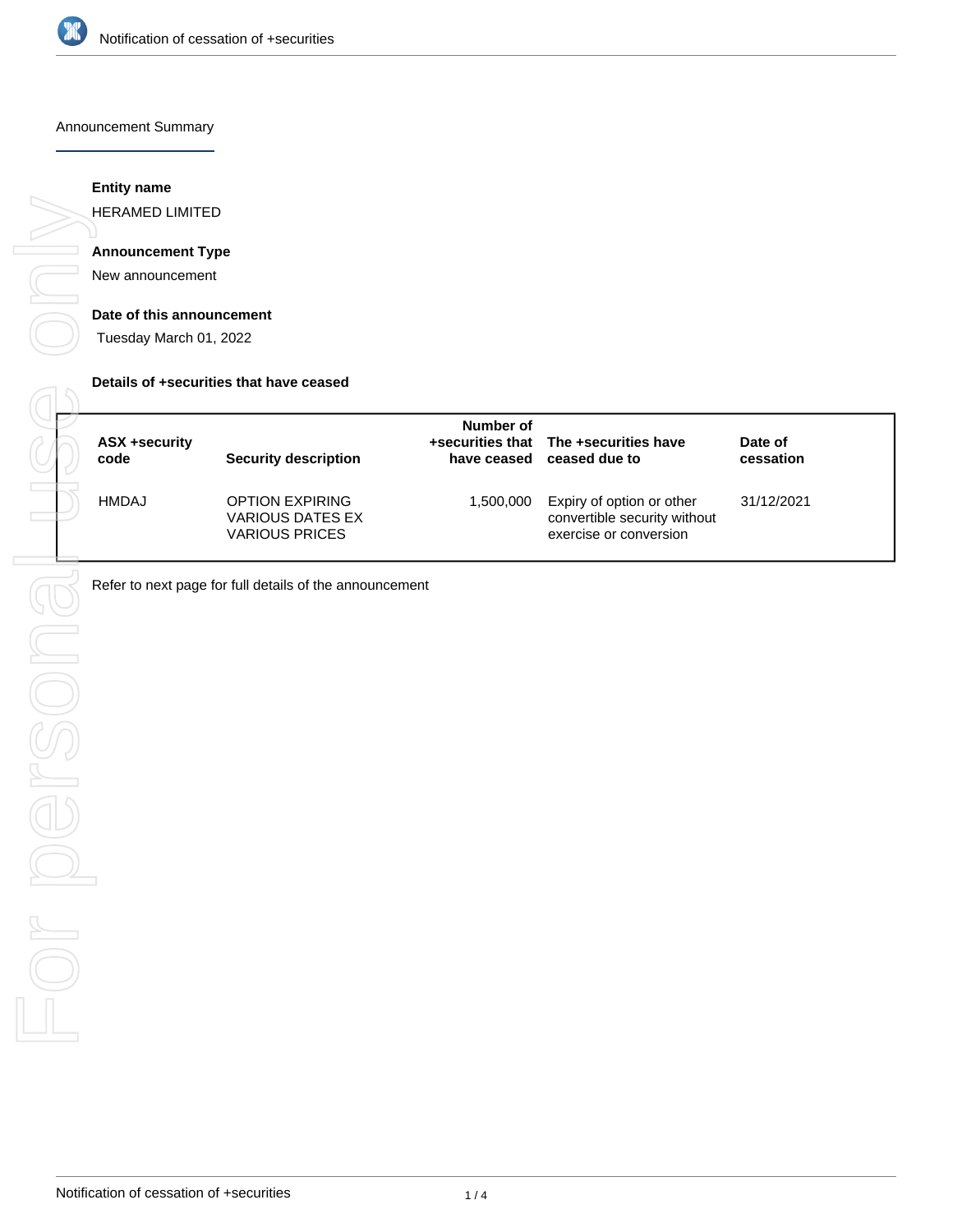

### Part 1 - Announcement Details

## **1.1 Name of +Entity**

HERAMED LIMITED

We (the entity named above) provide the following information about our issued capital.

### **1.2 Registered Number Type**

ACN

**Registration Number** 626295314

**1.3 ASX issuer code**

HMD

**1.4 The announcement is** New announcement

## **1.5 Date of this announcement**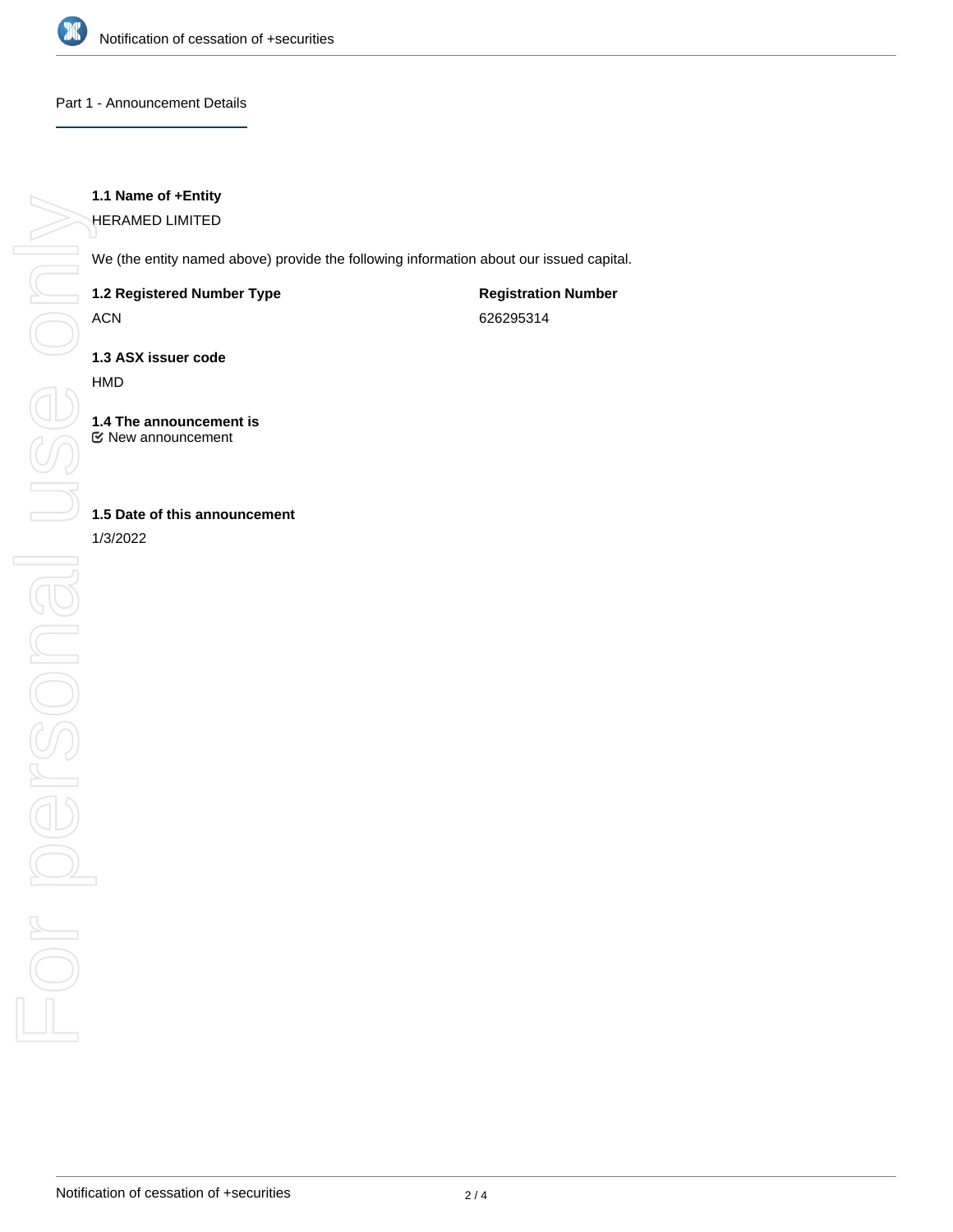

#### Part 2 - Details of +equity securities or +debt securities that have ceased

### **ASX +Security Code and Description**

HMDAJ : OPTION EXPIRING VARIOUS DATES EX VARIOUS PRICES

#### **Unquoted +equity securities that have ceased**

### **Number of securities that have ceased**

1,500,000

# **Reason for cessation**

Expiry of option or other convertible security without exercise or conversion

**Date of cessation** 31/12/2021

**Is the entity paying any consideration for the cessation?** No

#### **Any other information the entity wishes to notify to ASX about the cessation?**